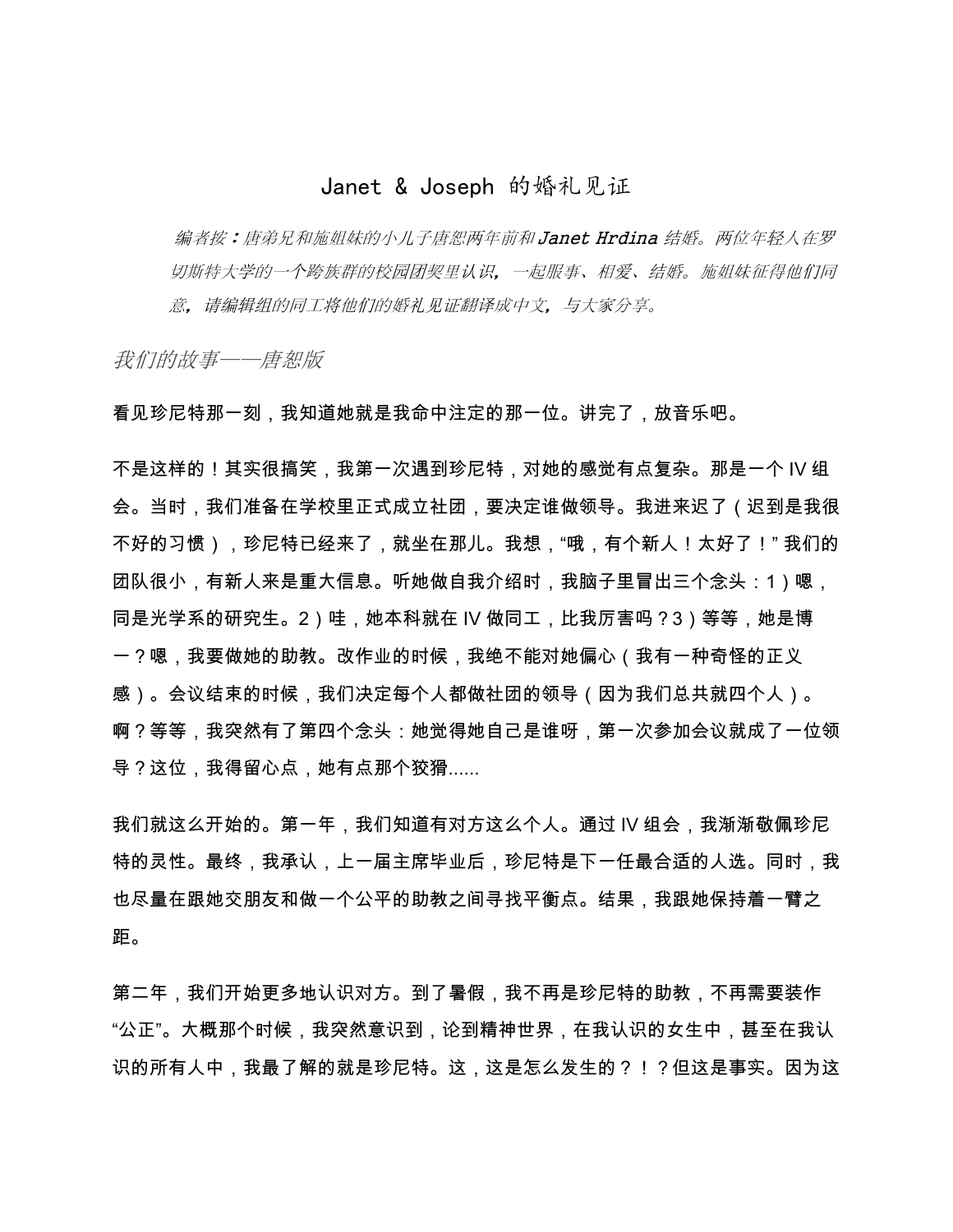个事实,我决定在小组里更好地观察她、了解她,走一步是一步。结果,天呐,我发现珍 尼特太逗了,绝对癫狂。她风趣、机智、有时爱挖苦人,有种似曾相识的感觉?!?我刚 刚仅仅想更多认识她,现在立马就想跟她约会。于是我鼓足勇气,想邀请珍尼特一起出 去......然后却害怕退缩了。当然,故事不是这样。最后,我选择用 Email 邀请她。嘚,我 已经听见叹气声。但至少 Email 不会出卖我紧张发抖的声音。好吧,我孬。总之,之后 我当面邀请珍尼特,她就答应了。

很快总结一下我们的恋爱期。开始是甜蜜期,都觉得对方太棒了,太美妙了。过了六个 月,我们开始大吵,感谢神的恩典和辅导的帮助,我们挺过来了。那一年,我们一起过了 大多数节假日。我们的关系也进入一个新阶段,又觉得对方太棒了,一切太美好了,并且 我们学会了解决冲突。很快,我们决定订婚。现在,我们的婚期很快逼近。我们忒期待。

这就是我对我们故事的总结。相信我,现实比我所讲述的故事更奇妙,不是任何语言能描 述的。认识珍尼特并爱上她是一种无与伦比的奇妙经历。我说了一大通,也只能略略描述 这种美妙。我特别蒙福,能称珍尼特赫第纳为我的未婚妻,更期待称她成为我妻子的那一 天。

这就是我们的故事。完毕!来点音乐!

我们的故事——珍妮特版

我第一次见到唐恕,是在研究生院开学前的一次 IV(跨宗派的校园团契)会议上。正是 在那次会议上,我俩成为 IV 研究生基督徒校园团契的同工。那年,我们的任务是让 IV 在 校园里正式运作起来。我很高兴我的这位同工也在光学系读书。开学后的第一天,我得知 他还是我的一门课的助理教官,就是助教。我不觉得他会对我有浪漫的感觉,所以我们相 处时我不用故意掩饰自己,我也很珍惜唐恕和我们的友谊。我猜,你们都知道后来发生了 什么。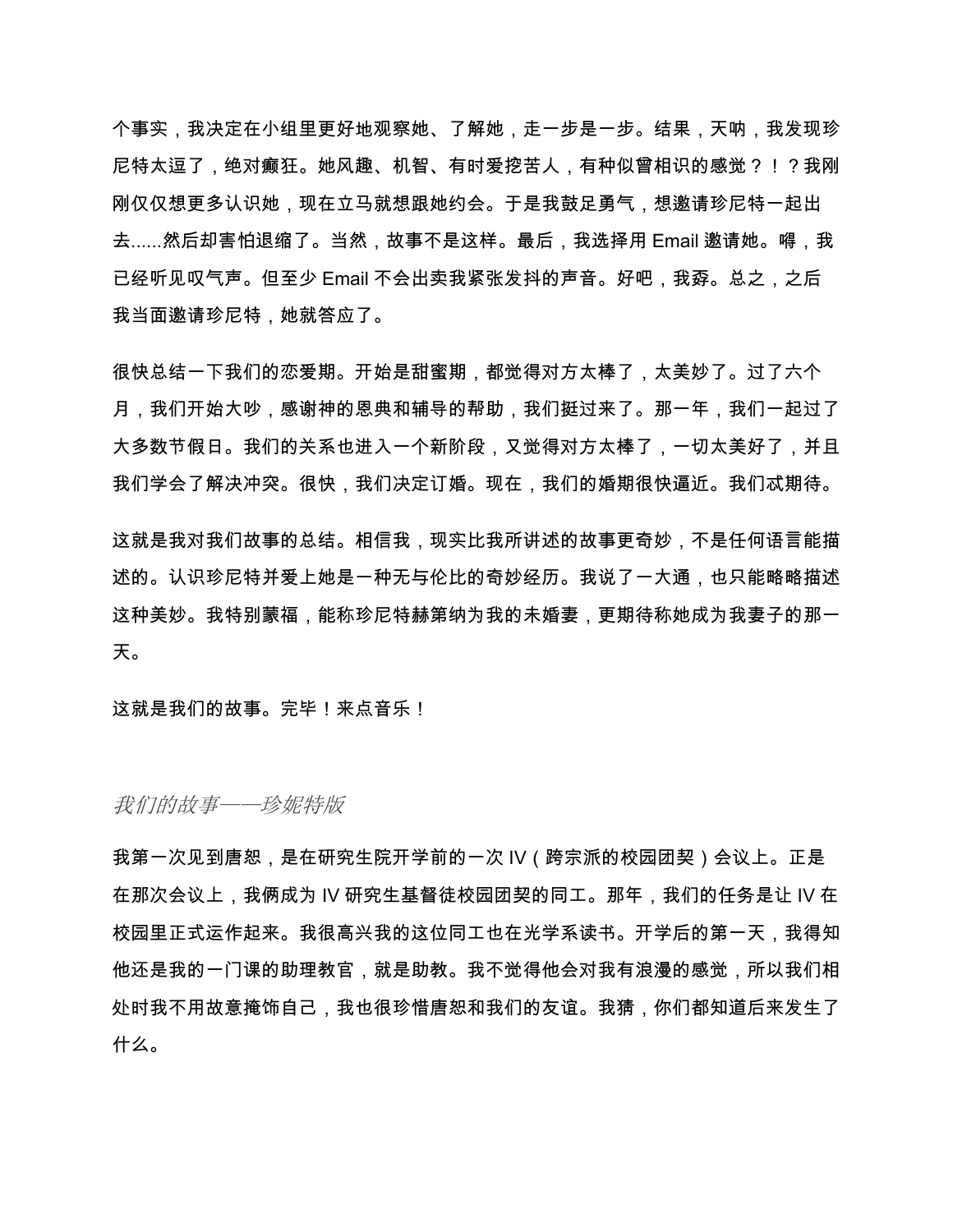大约十一个月后,经过一周内的几次"巧遇",唐恕终于鼓起勇气提出约会。我不能说之前 没有一点征兆,(比如去伊利运河划船那次,我也就那么一说,他就不请自来的做我的同 伴。他还邀我去坐摩天轮害得我不能备考我的博士资格初试。还有一次伪池派对,那次是 我主动。另外一次是跟我的伙伴们一起活动。)但他的举动还是让我吃了一惊。

故事的中间部分是机密,只有顶级资格的才能看。但我敢说,我们领教了俩人可以吵得多 凶,我们一起经历了许多,我们学习了(也仍在学习)如何从关爱彼此开始去爱护整个世 界。当然,这个间隙中发生了某些"事件"——我们订婚了!

我非常期待嫁给我的校园团契同工,我们可以继续一起经历生活中的乐趣。更重要的是, 我知道我能跟他一起成长,他也会带给我更多挑战。作为校园事工团契的一名基督徒,我 们俩都强烈的感受到神对我们的呼召是为要彰显神的大爱、创造和荣耀,这都体现在我们 日常生活中。唐恕的谦卑、坚定和韧性,以及乐于向别人学习,都让我看到了神的大爱创 造和荣耀在我们身上的体现。求神祝福我们在婚姻里继续学习更好地生活,更加地相爱。

## *Our Cover Story : What we tell people happened as told by Joseph*

The second I saw Janet, I knew she was the one. End of story. Cue the music. NOT. It's funny, the first time I met Janet, I already had mixed feelings about her. It was at an IV group meeting as we were deciding who the leaders would be as we were planning to become an official club on campus. I walked in late (an unfortunate character trait of mine), and there she was, just sitting there. "Oh, a new person! Awesome!" I thought. We were a small group, so new people = great news. As we introduced ourselves, I had three thoughts: 1) Hey, fellow optics grad student! Woohoo! 2) Whoa, she's done a lot of previous IV stuff from undergrad, is she better than me? 3) Wait a sec, a first year? Oh shoot, I have to TA her. I will NOT let this sway my grading of her homework, dang it (I have a weird sense of justice). By the end of the meeting, it was decided that everyone present would be part of the club leadership (I mean, there was only four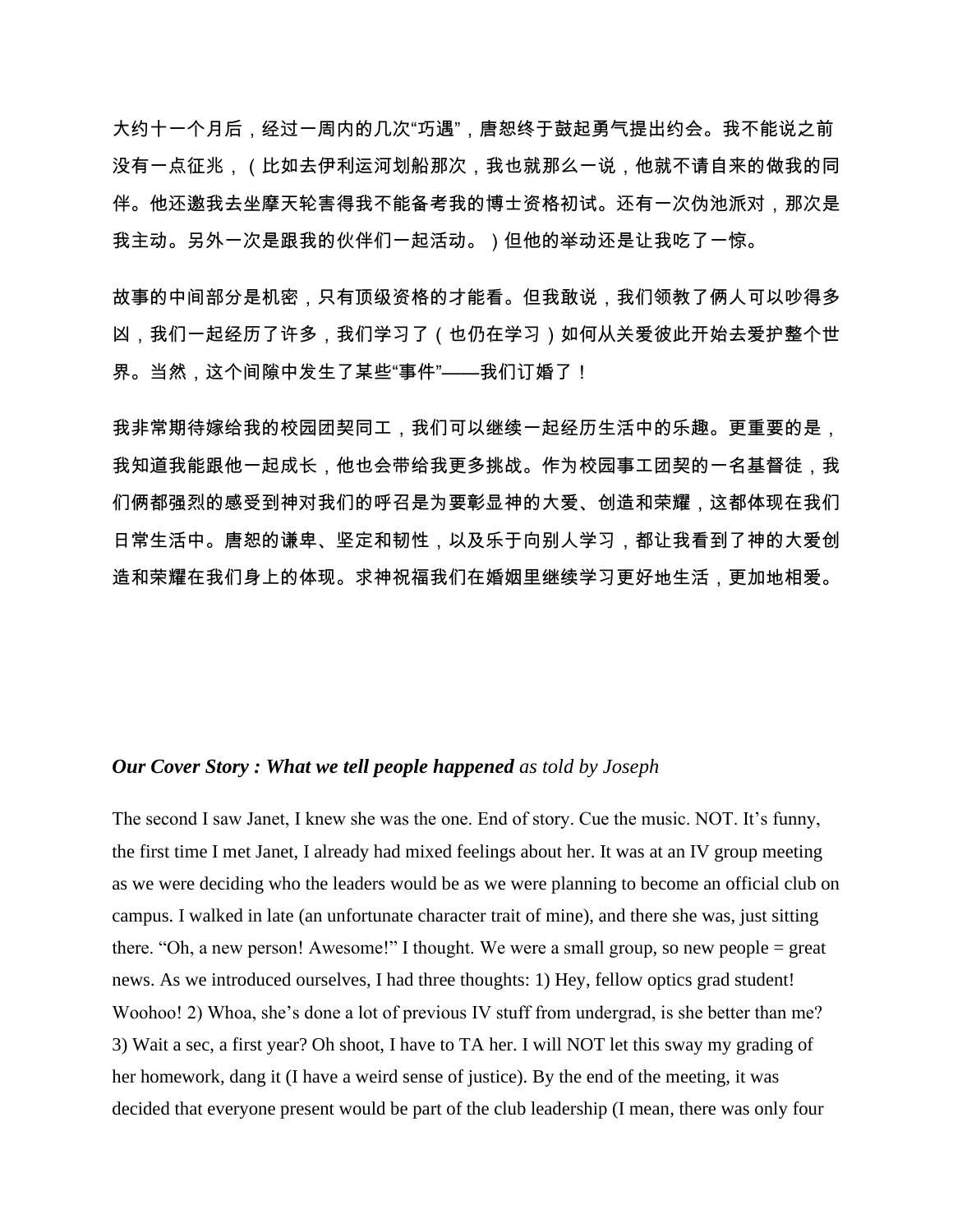of us), and that is when I had my fourth thought about Janet: 4) Wait a second, now who the heck does she think she is, coming all up in here on her first meeting and becoming a leader? Got to keep an eye on this one, she's crafty….

That's how our relationship first started. The first year we knew each other, I grew to admire Janet's spiritual life as I learned about it through IV meetings, and I eventually had to admit that when it came to who would become the next IV leader after the previous one graduated, Janet was definitely the better choice. I also tried to balance being friends with her while still being an impartial TA, but that pretty much ended up with me holding her at arm's length relationally.

It wasn't until the second year of knowing each other that we started to get to know each other and eventually start dating. By summer break, I was not Janet's TA, so I no longer felt the need to be "impartial" anymore. Around that time, it suddenly came to my attention that of all the women I knew in my life, of all people Janet was the one whose spiritual life I knew the best. Like "what, how did that happen?!?" But because of this fact, I decided that I would try to get to know Janet a little better in a group setting first and see what came of it. And oh my goodness I discovered Janet is HILARIOUS! Just absolutely hysterical. She's funny, sarcastic, witty, like where was this before?!? I moved pretty quickly from "just trying to get to know Janet" to "I think I could date Janet." So I mustered up some courage to ask Janet out and… totally wimped out. Yeah, this is totally not that kind of story. I end up asking Janet out, of all things, by email. Ugh, I can hear the groans already. But hey, at least email doesn't have my nervous, shaky voice, okay, gosh. Anyways, pretty much right after that I asked Janet out in person, and she said yes.

A quick summary of our dating life, we started with a lot of highs where we thought the other person was awesome/fantastic, then after six months we started having big arguments, which we got through thanks to mentors and God's grace, and by the one year mark we made it through most of the holidays together and we settled into a great stage in our relationship where we start thinking the other person was awesome/fantastic again, but now tempered with conflictresolution. Soon after that we decided to get engaged, and now we are heading quickly towards our wedding date. We can't wait!

So that is my summary of our story. Trust me, living the story is WAY more amazing that any words I could possibly use to describe our relationship.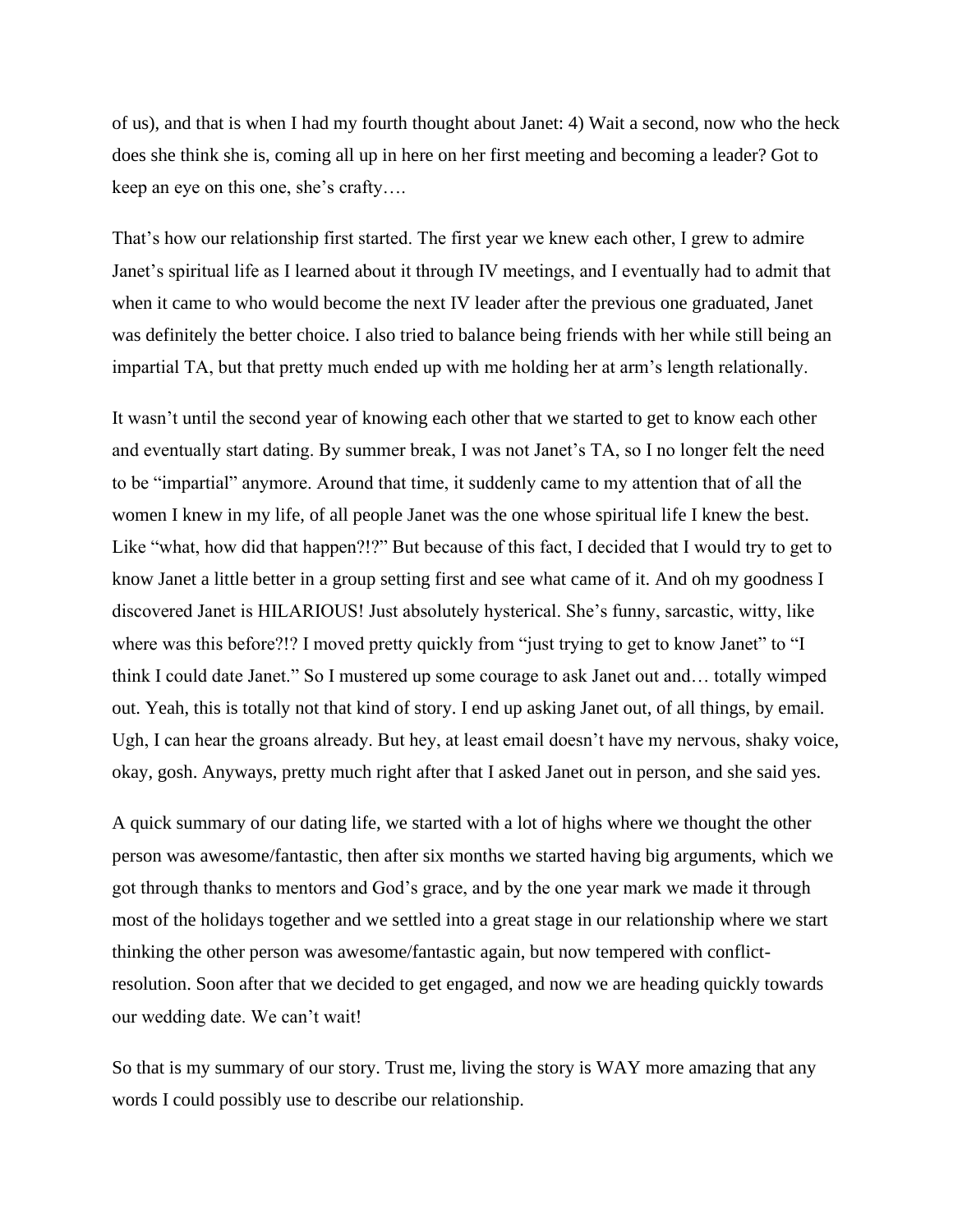These words are just a mere shadow of the awesome, fantastic, amazing experience it was getting to know and falling in love with Janet Hrdina, the wonderful woman I am incredibly blessed to call my fiancée and can't wait to one day call my wife. Just saying.

So that's it! End of story! Cue the music!

## *Between two agents: How our life is like a spy's life by Janet*

When I first met Joseph, it was at an InterVarsity meeting the day before grad school started. That meeting was when we became fellow field operatives in IV Graduate Christian Fellowship. Our mission that year was to make IV's operations official on campus. I was glad I potentially had a fellow agent in the optics department. The first day of grad school, I learned he was also an assistant training officer for one of my courses. TA, in other words. I cherished Joseph and our relationship because I didn't have to worry about Joseph being romantically interested in me. I felt I could be myself around him. I guess we all know how that turned out.

About 11 months later, after a week of undercover operations at sundry locations such as a boat on the Erie Canal (which I totally just mentioned in passing and Joseph invited himself along as my plus one), a Ferris wheel (which Joseph invited me to instead of studying for my prelim exam), a pseudo-pool party (that one's on me), and an operation with the rest of my cohort, Joseph got up the nerve to ask me on a date. I can't say there weren't hints, but I was pretty surprised by that one.

The middle of this story is redacted because it is classified, for top-level clearance only. Suffice it to say, we learned how much people can argue, we had a lot of adventures, and we learned (are learning) how to care for the whole world from where we are. And then, after some "events" happened in that gap, we're engaged!

I am (so!) looking forward to marrying my fellow field operative so that we can continue having fun and more importantly because I know I will be able to grow with him and be challenged by